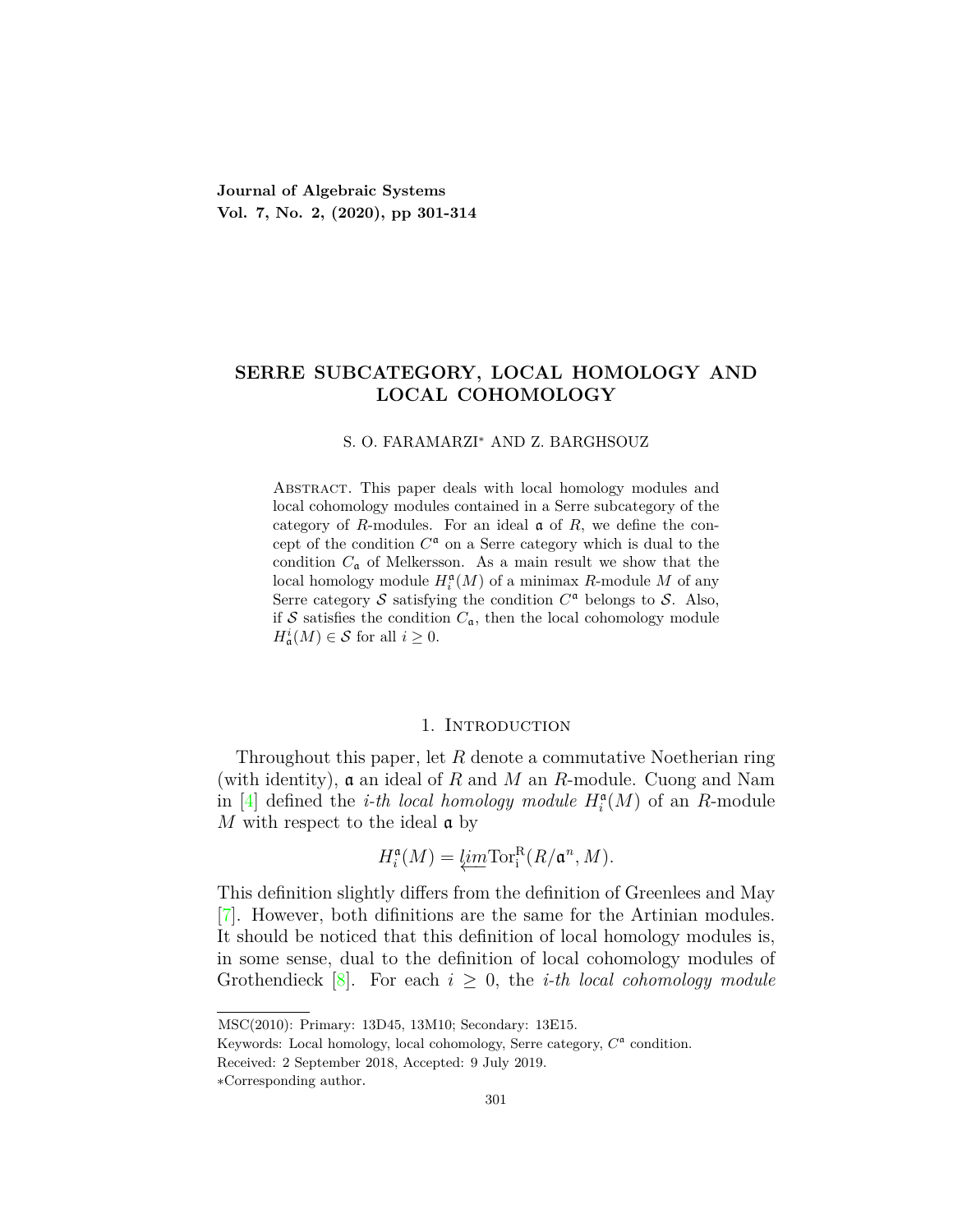$H^i_{\mathfrak{a}}(M)$  with respect to the ideal  $\mathfrak a$  is defined by

$$
H_{\mathfrak{a}}^{i}(M) = \underbrace{\lim}_{\longrightarrow} \operatorname{Ext}_{R}^{i}(R/\mathfrak{a}^{n}, M).
$$

The reader can refer to [\[4](#page-13-0)], [[8](#page-13-2)] for some basic properties of local homology and local cohomology modules.

Vanishing, finiteness and artinianness of local cohomology and local homology modules are the main problems in commutative algebra. Also, these problems consist the core of almost all researches in the theory of local homology and local cohomology modules. It is well known that Noetherian and Artinian *R*-modules are Serre subcategory of the category of *R*-modules. Instead of the above problems, one can ask the following general question which is a new attitude to the above questions.

**Question** Under which conditions, local cohomology and local homology modules belong to a Serre category?

Recall that a subcategory *S* of the category of *R*-modules is called Serre subcategory if it is closed under taking submodules, quotients and extensions. This paper is to provide some conditions to answer the above question. The rest of the paper is organised as follows:

In Section [2](#page-2-0), we would like to investigate the membership of the local homology modules  $H_i^{\mathfrak{a}}(M)$  in *S* with the condition  $\mathfrak{a} \subseteq \sqrt{0 : H_i^{\mathfrak{a}}(M)}$ for some integers *i*, where *M* is an Artinian *R*-module (Theorems [2.4](#page-3-0) and [2.5\)](#page-3-1). The Theorem [2.7](#page-4-0) is one of the main results of this section which shows that  $H_s^{\mathfrak{a}}(M)/\mathfrak{a}H_s^{\mathfrak{a}}(M) \in \mathcal{S}$  for Artinian *R*-module *M* when  $H_i^{\mathfrak{a}}(M) \in \mathcal{S}$  for all  $i < s$ .

In Section  $3$ , we define the condition  $C^a$  on the Serre subcategory of the category of *R*-modules *S* as follows: If  $\frac{M}{\mathfrak{a}M} \in S$  and *M* is  $\mathfrak{a}$ separated, then  $M \in \mathcal{S}$ . This definition is dual sense to the Melkersson condition  $C_{\mathfrak{a}}$  in [\[1](#page-13-3)]. First we provide some results for local homology modules, when  $(R, \mathfrak{m})$  is a local ring and  $S$  satisfies the condition  $C^{\mathfrak{m}}$ (Lemma [3.8,](#page-7-0) Corollary [3.9](#page-7-1) and Corrolary [3.10](#page-7-2)). Next, we show that if *M* is an Artinian *R*-module with  $Ndim M = d$  and *S* satisfies the condition  $C^{\mathfrak{a}}$ , then  $H_d^{\mathfrak{a}}(M) \in \mathcal{S}$ . Finally, as a main theorem of this section we show that if  $S$  is a Serre subcategory of the category of *R*-modules satisfying the condition  $C^{\mathfrak{a}}$  and M is a minimax *R*-module of the category *S*, then  $H_i^{\mathfrak{a}}(M) \in S$  for all  $i \geq 0$  (Theorem [3.12](#page-8-0)).

In sections [4](#page-9-0) and [5](#page-11-0) we prove some results for local cohomology modules as a dual of sections [2](#page-2-0) and [3](#page-5-0). Specially in section [4](#page-9-0), as a main theorem, we show that if *M* is a finitely generated *R*-module and  $H^i_{\mathfrak{a}}(M) \in \mathcal{S}$  for all  $i > t$ , then  $H^t_{\mathfrak{a}}(M)/\mathfrak{a}H^t_{\mathfrak{a}}(M) \in \mathcal{S}$ . In section [5,](#page-11-0) we assume that  $S$  is a Serre subcategory of the category of  $R$ -modules satisfying the condition  $C_{\mathfrak{a}}$  and prove some results for local cohomology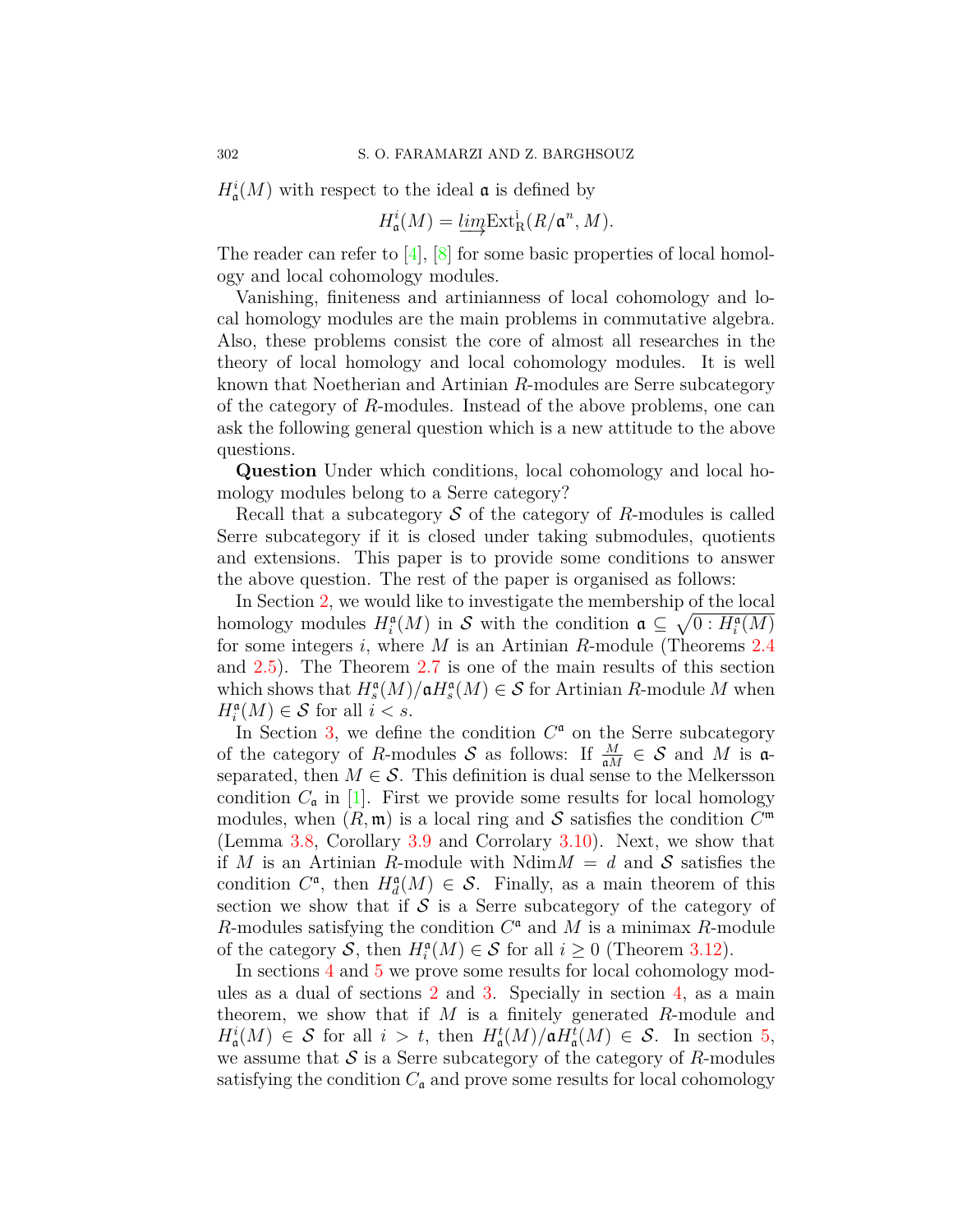modules. As a main theorem of this section we show that if *M* is a minimax *R*-module of *S*, then  $H^i_{\mathfrak{a}}(M) \in S$  for all  $i \geq 0$  (Theorem [5.5](#page-12-0)).

## 2. **Local Homology and Serre Subcategory**

<span id="page-2-0"></span>Let a be an ideal of *R* and *M* an *R*-module. It is well-known that the *i-th local homology module*  $H_i^{\mathfrak{a}}(M)$  of M with respect to the ideal  $\alpha$  is defined in [\[4](#page-13-0)] by

$$
H_i^{\mathfrak{a}}(M) = \underleftarrow{\lim} \text{Tor}_i^{\text{R}}(R/\mathfrak{a}^n, M).
$$

It is clear that  $H_0^{\mathfrak{a}}(M) \cong \Lambda_{\mathfrak{a}}(M)$  where  $\Lambda_{\mathfrak{a}}(M) = \underbrace{\lim_{\alpha} M/\mathfrak{a}^n M}_{\alpha}$  is the  $\mathfrak{a}$ adic completion of *M*. Moreover, if *M* is a finitely generated *R*-module, then  $H_i^{\mathfrak{a}}(M) = 0$  for all  $i > 0$  according to [\[4](#page-13-0), Remark 3.2].

<span id="page-2-2"></span>*Remark* 2.1*.* Let *M* be an Artinian *R*-module. Then there exists a positive integer *n* such that  $\mathfrak{a}^t M = \mathfrak{a}^n M$  for all  $t \geq n$  and so  $H_0^{\mathfrak{a}}(M) \cong$  $\Lambda_{\mathfrak{a}}(M) \cong M/\mathfrak{a}^n M$ . Additionally, we have the short exact sequence of Artinian *R*-modules

$$
0 \to \bigcap_{j>0} \mathfrak{a}^j M \to M \to \Lambda_{\mathfrak{a}}(M) \to 0.
$$

We put  $K := \mathfrak{a}^n M$  and assume that  $\mathfrak{a} K = K$ . There is an element x in  $\mathfrak{a}$  such that  $xK = K$ . Thus, we have the short exact sequence of Artinian modules as follows:

$$
0 \to 0 :_K x \to K \xrightarrow{x} K \to 0.
$$

<span id="page-2-1"></span>**Lemma 2.2.** [\[4](#page-13-0), Corollary 4.5] *Let M be an Artinian R-module and*  $K := \bigcap_{j>0} \mathfrak{a}^j M$ *. Then* 

$$
H_i^{\mathfrak{a}}(K) \cong \begin{cases} 0 & i = 0, \\ H_i^{\mathfrak{a}}(M) & i \geqslant 1. \end{cases}
$$

Now, we recall the definition of the notation  $N \text{dim}_{\text{R}} M$  by the approach of Kirby [\[10](#page-13-4)].

**Definition 2.3.** The noetherian dimension of *M* denoted by Ndim<sub>R</sub>*M* is defined inductively as follows: when  $M = 0$ , put  $N \text{dim} M = -1$ . Then by induction, for any integer  $d \geq 0$ , we define  $\text{Ndim}_{\text{R}} M = d$  if  $Ndim_R M < d$  is false, and for every ascending sequence  $M_0 \subseteq M_1 \subseteq$  $\cdots$  of submodules of M, there exists a positive integer  $n_0$  such that  $\text{Ndim}(M_{n+1}/M_n) < d$  for all  $n \geq n_0$ . Thus *M* is non-zero and finitely generated if and only if  $\text{Ndim}_{\text{R}}M = 0$ . Also, if M is an Artinian module, then  $\text{Ndim}_{\text{R}} M < \infty$ . If  $0 \to M' \to M \to M'' \to 0$  is an exact sequence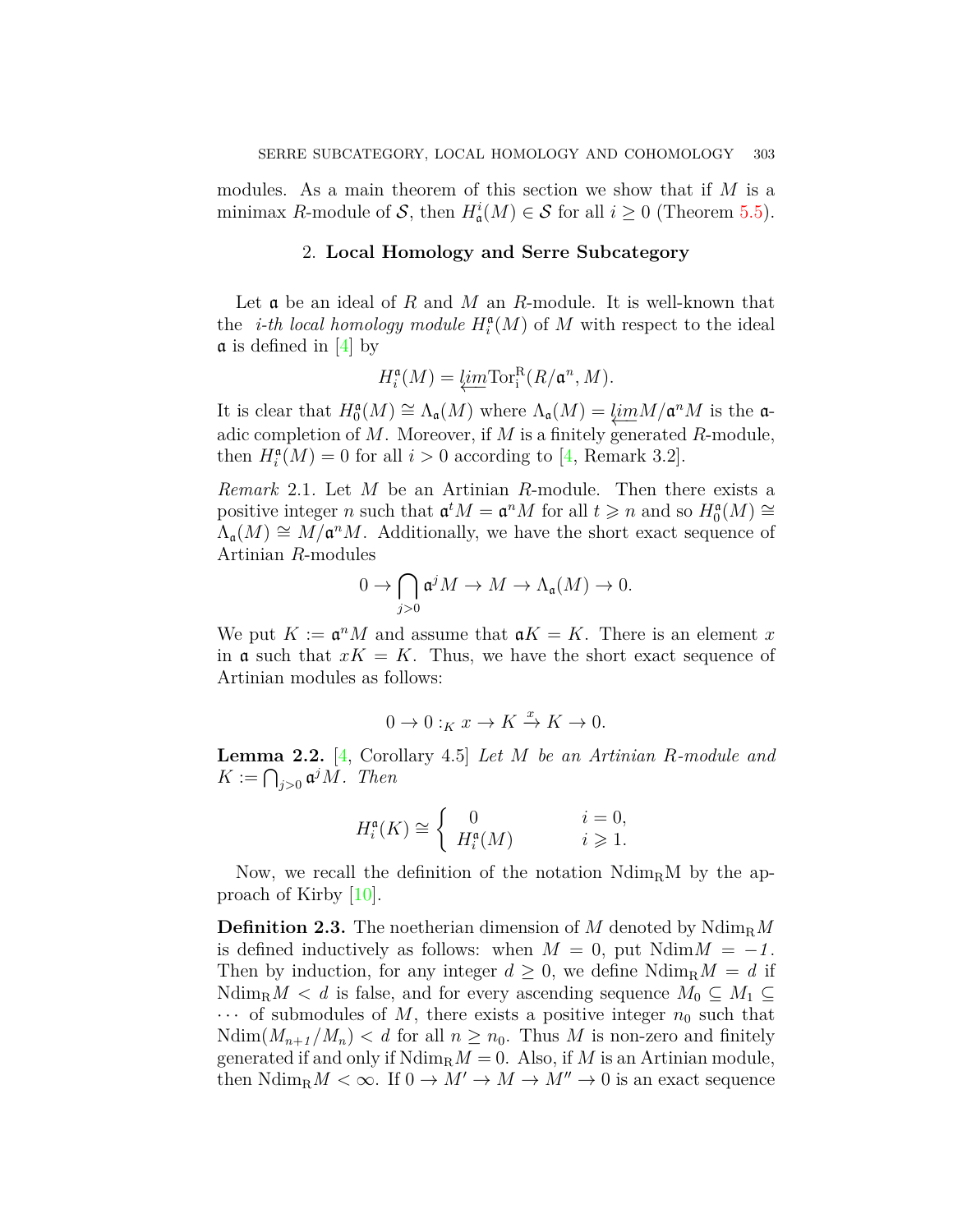of *R*-modules, then  $\text{Ndim}_{\text{R}}M = \max\{\text{Ndim}_{\text{R}}M', \text{Ndim}_{\text{R}}M''\}$ . For more details see  $[10, 15]$  $[10, 15]$  $[10, 15]$  $[10, 15]$  $[10, 15]$ .

<span id="page-3-0"></span>**Theorem 2.4.** *Let S be a Serre subcategory of the category of Rmodules, M be an Artinian R-module and s be a non-negative integer. If*  $\mathfrak{a} \subseteq \sqrt{0 : H_i^{\mathfrak{a}}(M)}$  *for all*  $i > s$ *, then*  $H_i^{\mathfrak{a}}(M) \in \mathcal{S}$  *for all*  $i > s$ *.* 

*Proof.* We use induction on  $d := \text{Ndim} M$ . For  $d = 0$ ,  $H_i^{\mathfrak{a}}(M) = 0$  for all  $i > 0$  according to [\[4](#page-13-0), Proposition 4.8]. Now, let  $d > 0$  and assume that the claim holds for all *R*-modules with Noetherian dimension less than *d*. By Lemma [2.2](#page-2-1) we have  $H_i^{\mathfrak{a}}(M) \cong H_i^{\mathfrak{a}}(K)$  for all  $i > 0$ . Thus, the proof will be completed if we show that  $H_i^{\mathfrak{a}}(K) \in \mathcal{S}$  for all  $i > s$ . From Remark [2.1](#page-2-2) there is an element  $x \in \mathfrak{a}$  such that  $xK = K$ . Also, there exists a positive integer *r* such that  $x^r H_i^{\mathfrak{a}}(K) = 0$  for all  $i > s$  by assumption. The short exact sequence

$$
0\to 0:_Kx^r\to K\xrightarrow{x^r} K\to 0
$$

induces a short exact sequence of local homology modules

$$
0 \to H_{i+1}^{\mathfrak{a}}(K) \to H_i^{\mathfrak{a}}(0:_K x^r) \to H_i^{\mathfrak{a}}(K) \to 0,
$$

for all  $i > s$ . It follows  $\mathfrak{a} \subseteq \sqrt{0 : H_i^{\mathfrak{a}}(0 :_K x^r)}$  for all  $i > s$ . It should be noted by [\[5,](#page-13-6) Lemma 4.7] that  $Ndim(0:_{K} x^{r}) \leq d-1$ . By the inductive hypothesis  $H_i^{\mathfrak{a}}(0:_{K} x^r) \in \mathcal{S}$  for all  $i > s$ . Therefore  $H_i^{\mathfrak{a}}(K) \in \mathcal{S}$  for all  $i > s$ , as required.

<span id="page-3-1"></span>**Theorem 2.5.** *Let S be a Serre subcategory of the category of Rmodules, M be an Artinian R-module such that*  $M \in S$  *and s be a positive integer.* If  $a \subseteq \sqrt{0 : H_i^{\mathfrak{a}}(M)}$  for all  $i < s$ , then  $H_i^{\mathfrak{a}}(M) \in \mathcal{S}$  for *all*  $i < s$ *.* 

*Proof.* We use induction on *s*. If  $s = 1$ ,  $H_0^{\mathfrak{a}}(M) \cong \frac{M}{K}$  $\frac{M}{K}$  so  $H_0^{\mathfrak{a}}(M) \in \mathcal{S}$ . Let *s* > 1. By Lemma [2.2](#page-2-1) we have  $H_i^{\mathfrak{a}}(M) \cong H_i^{\mathfrak{a}}(K)$  for all  $i > 0$ . Therefore, the proof will be completed if we show that  $H_i^{\mathfrak{a}}(K) \in S$ for all  $i < s$ . From Remark [2.1](#page-2-2) there is an element  $x \in \mathfrak{a}$  such that  $xK = K$ . Moreover, there is a positive integer *r* such that  $x^r H_i^{\mathfrak{a}}(K) = 0$ for all  $i < s$ , since  $\mathfrak{a} \subseteq \sqrt{0 : H_i^{\mathfrak{a}}(K)}$  for all  $i < s$ . Now the short exact sequence

$$
0 \to 0:_{K} x^{r} \to K \xrightarrow{x^{r}} K \to 0
$$

induces a short exact sequence of local homology modules

$$
0 \to H_i^{\mathfrak{a}}(K) \to H_{i-1}^{\mathfrak{a}}(0:_{K} x^{r}) \to H_{i-1}^{\mathfrak{a}}(K) \to 0,
$$

for all  $i < s$ . It follows  $\mathfrak{a} \subseteq \sqrt{0 : H_{i-1}^{\mathfrak{a}}(0 :_K x^r)}$  for all  $i < s$  and by the inductive hypothesis  $H_{i-1}^{\mathfrak{a}}(0 :_{K} x^{r}) \in S$  for all  $i < s$ . Therefore,  $H_i^{\mathfrak{a}}(K) \in \mathcal{S}$  for all  $i < s$ , as required. □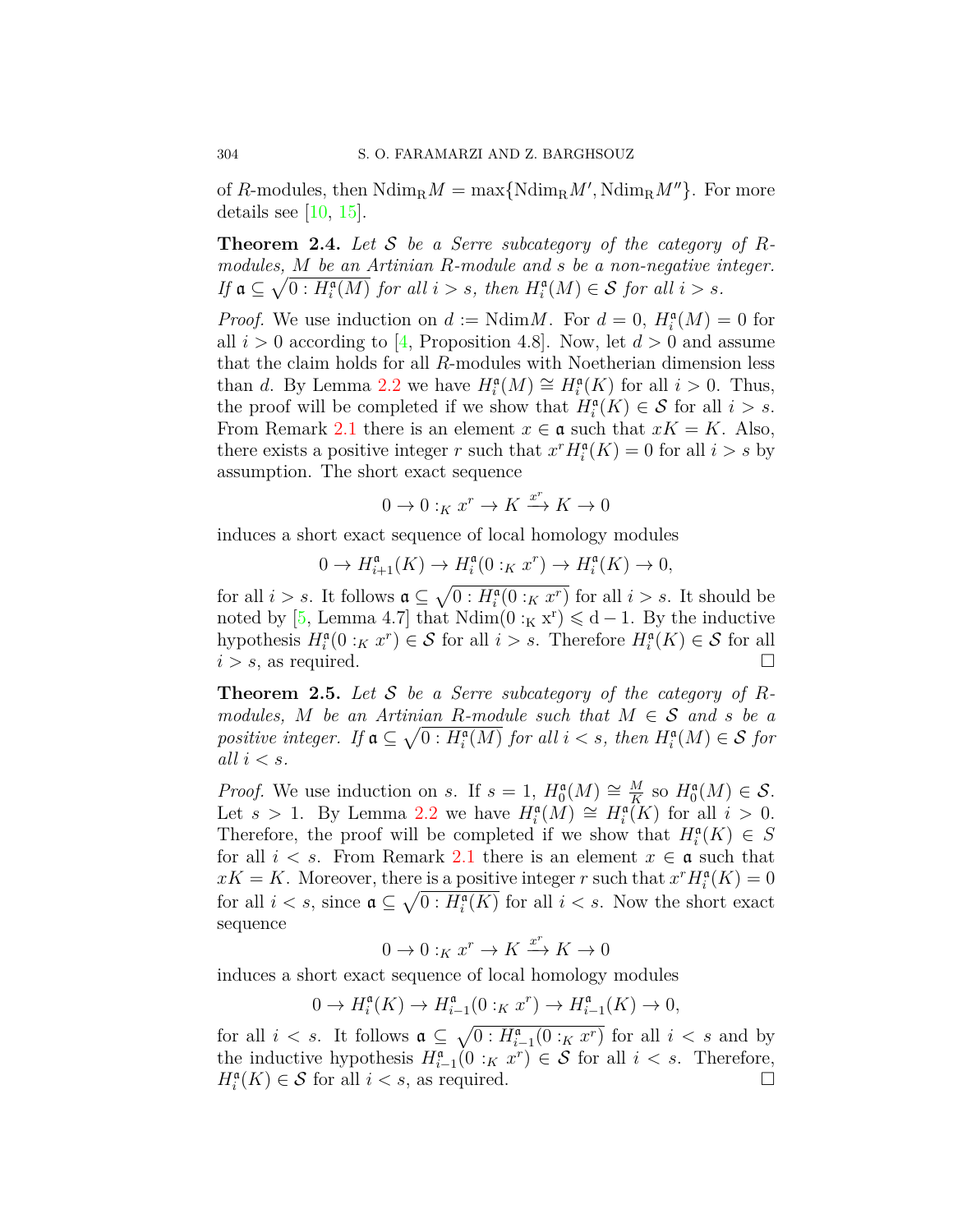**Corollary 2.6.** [[4](#page-13-0), Proposition 4.7] *Let M be an Artinian R-module and s be a positive integer. Then the following statements are equivalent:*

- (i)  $\mathfrak{a} \subseteq \sqrt{0: H_i^{\mathfrak{a}}(M)}$  *for all*  $i < s$ ;
- (ii)  $H_i^{\mathfrak{a}}(M)$  *is an Artinian R-module for all*  $i < s$ *.*

*Proof.* (*i*)  $\Rightarrow$  (*ii*) It is a direct result of what we explained in Theorem [2.5](#page-3-1).

 $(ii) \Rightarrow (i)$  Let  $H_i^{\mathfrak{a}}(M)$  is an Artinian *R*-module for all  $i < s$ . Since  $H_i^{\mathfrak{a}}(M)$  is a-separated, it follows that  $\mathfrak{a}^t H_i^{\mathfrak{a}}(M) = 0$  for some positive integer *t* according to [\[4](#page-13-0), Proposition 3.3(i)]. Therefore  $\mathfrak{a} \subseteq \sqrt{0:H_i^{\mathfrak{a}}(M)}$ for all  $i < s$ .

<span id="page-4-0"></span>**Theorem 2.7.** *Let S be a Serre subcategory of the category of Rmodules,*  $M$  *be an Artinian R-module such that*  $M \in S$  *and*  $s$  *be a nonnegative integer.* If  $H_i^{\mathfrak{a}}(M) \in S$  *for all*  $i < s$ *, then*  $H_s^{\mathfrak{a}}(M)/\mathfrak{a}H_s^{\mathfrak{a}}(M) \in$ *S.*

*Proof.* We use induction on *s*. Let  $s = 0$ . Then the short exact sequence

$$
0\to \bigcap_{t>0}\mathfrak{a}^tM\to M\to \Lambda_{\mathfrak{a}}(M)\to 0
$$

induces an exact sequence

$$
\bigcap_{t>0} \mathfrak{a}^t M/\mathfrak{a} \bigcap_{t>0} \mathfrak{a}^t M \rightarrow M/\mathfrak{a} M \rightarrow \Lambda_{\mathfrak{a}}(M)/\mathfrak{a} \Lambda_{\mathfrak{a}}(M) \rightarrow 0.
$$

From Remark [2.1](#page-2-2), we have  $\bigcap_{t>0} \mathfrak{a}^t M/\mathfrak{a} \bigcap_{t>0} \mathfrak{a}^t M = 0$ , therefore  $\Lambda_{\mathfrak{a}}(M)/\mathfrak{a}\Lambda_{\mathfrak{a}}(M) \cong M/\mathfrak{a}M$ , hence  $\Lambda_{\mathfrak{a}}(M)/\mathfrak{a}\Lambda_{\mathfrak{a}}(M) \in \mathcal{S}$ . Let  $s > 0$ . By Lemma [2.2](#page-2-1),  $H_i^{\mathfrak{a}}(M) \cong H_i^{\mathfrak{a}}(K)$  for all  $i > 0$ . Thus, the proof will be completed if we show that  $H_s^{\mathfrak{a}}(K)/\mathfrak{a}H_s^{\mathfrak{a}}(K) \in \mathcal{S}$ . By Remark [2.1](#page-2-2), there is an element  $x \in \mathfrak{a}$  such that  $xK = K$ . Now, the short exact sequence

$$
0\to 0:_Kx\to K\xrightarrow{x} K\to 0
$$

induces a long exact sequence of local homology modules

$$
\cdots \to H_i^{\mathfrak{a}}(K) \xrightarrow{x} H_i^{\mathfrak{a}}(K) \to H_{i-1}^{\mathfrak{a}}(0:_{K} x) \to H_{i-1}^{\mathfrak{a}}(K) \to \cdots.
$$

It follows from the hypothesis that  $H_i^{\mathfrak{a}}(0 :_K x) \in S$  for all  $i < s - 1$ , hence by the inductive hypothesis  $H_{s-1}^{\mathfrak{a}}(0 :_{K} x)/\mathfrak{a}H_{s-1}^{\mathfrak{a}}(0 :_{K} x) \in \mathcal{S}$ . Now consider the exact sequence

$$
H_s^{\mathfrak{a}}(K) \xrightarrow{x} H_s^{\mathfrak{a}}(K) \xrightarrow{f} H_{s-1}^{\mathfrak{a}}(0:_K x) \xrightarrow{g} H_{s-1}^{\mathfrak{a}}(K),
$$

which induces the following exact sequences

$$
0 \to \operatorname{im} f \to H^{\mathfrak{a}}_{s-1}(0 :_K x) \to \operatorname{im} g \to 0
$$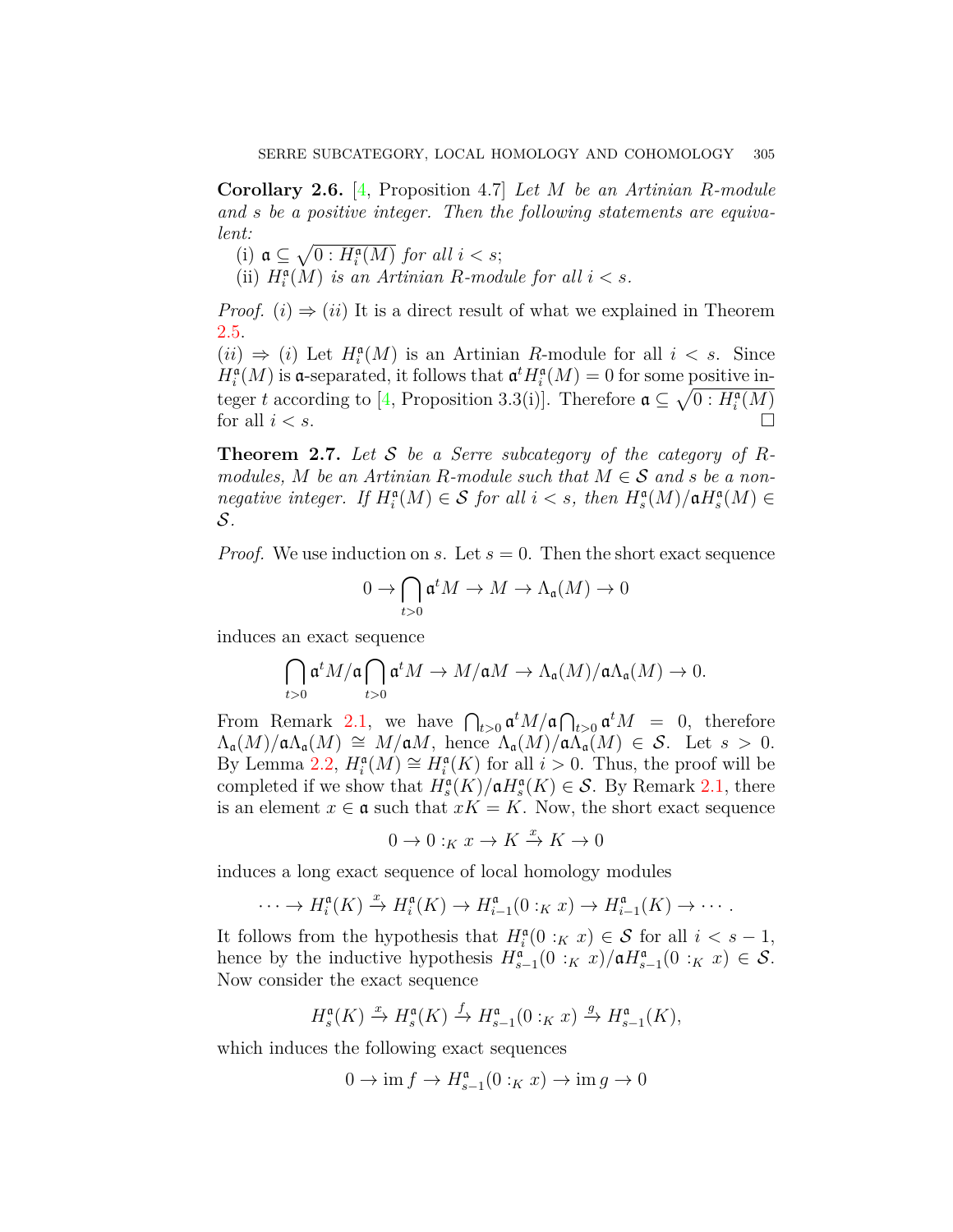and

$$
H_s^{\mathfrak{a}}(K) \xrightarrow{x} H_s^{\mathfrak{a}}(K) \to \text{im } f \to 0.
$$

Therefore, the following two exact sequences can be obtained:

$$
\operatorname{Tor}^R_1(R/\mathfrak{a},\mathrm{im} g)\to \mathrm{im} f/\mathfrak{a}(\mathrm{im} f)\to H^\mathfrak{a}_{s-1}(\theta:_K x)/\mathfrak{a}H^\mathfrak{a}_{s-1}(\theta:_K x)
$$

and

$$
H_s^{\mathfrak{a}}(K)/\mathfrak{a}H_s^{\mathfrak{a}}(K) \xrightarrow{x} H_s^{\mathfrak{a}}(K)/\mathfrak{a}H_s^{\mathfrak{a}}(K) \to \text{im } f/\mathfrak{a}(\text{im } f) \to 0.
$$

As  $x \in \mathfrak{a}$ , one can get  $H_s^{\mathfrak{a}}(K)/\mathfrak{a}H_s^{\mathfrak{a}}(K) \cong \text{im } f/\mathfrak{a}(\text{im } f)$ . By [\[2](#page-13-7), Lemma 2.1],  $\operatorname{Tor}_1^R(R/\mathfrak{a}, \operatorname{im} g) \in \mathcal{S}$ . Thus  $\operatorname{im} f/\mathfrak{a}(\operatorname{im} f) \in \mathcal{S}$ .  $\Box$ 

# <span id="page-5-0"></span>3. **Local homology and Serre category with the condition** *C* a

In this section we introduce the concept of  $C^{\mathfrak{a}}$  condition on a Serre category of *R*-modules which is dual to Melkersson condition *C*a. Also, we will prove some results on local homology moduls under this condition. This section starts by reminding the concepts of linearly compact modules, co-associated prime and co-support.

In [\[11\]](#page-13-8), Macdonald defined the linearly compact module *M* as follows:

**Definition 3.1.** A Hausdorf linearly topologized *R*-module *M* is said to be linearly compact if  $\mathcal F$  is a family of closed cosets (i.e., cosets of closed submodules) in *M* which has the finite intersection property, then the cosets in  $\mathcal F$  have a non-empty intersection.

It is clear that Artinian *R*-modules are linearly compact with the discrete topology. Moreover, if  $(R, \mathfrak{m})$  is a complete ring, then the finitely generated *R*-modules are also linearly compact.

**Definition 3.2.** A prime ideal **p** of R is called the co-associated prime of module *M* if there exists a cocyclic homomorphic image *L* of *M* such that  $\mathfrak{p} = \text{Ann}_{R}(L)$ .

Note that a module is cocyclic if it is a submodule of *E*(*R/*m) for some maximal ideal  $\mathfrak{m} \in R$ . The set of co-associated primes of *M* is denoted by  $\text{Coass}(M)$  (see [\[16\]](#page-13-9)). Now, let T be a multiplicatively closed subset of *R* and *M* an *R*-module. In [[12\]](#page-13-10), Melkersson and Schenzel called the module  $T M = Hom_R(R_T, M)$  the co-localization of M with respect to *T* and  $\text{Cos}_{R}(M) = {\mathfrak{p} \in \text{Spec } R|_{p}M \neq 0}$  the co-support of *M*. After that, Yassemi defined the co-support of an *R*-module *M*, denoted by  $\mathrm{Cosupp}_{R}(M)$ , to be the set of primes p such that there exists a cocyclic homomorphic image *L* of *M* with  $\text{Ann}(L) \subseteq \mathfrak{p}$  [[16\]](#page-13-9). In general, we have  $\text{Coass}(M) \subseteq \text{Cosupp}(M)$  and  $\text{Cos}_{R}(M) \subseteq \text{Cosupp}(M)$ . Also Yassemi showed  $\text{Cos}_{R}(M) = \text{Cosupp}(M)$  in case M is an Artinian *R*-module[[16\]](#page-13-9).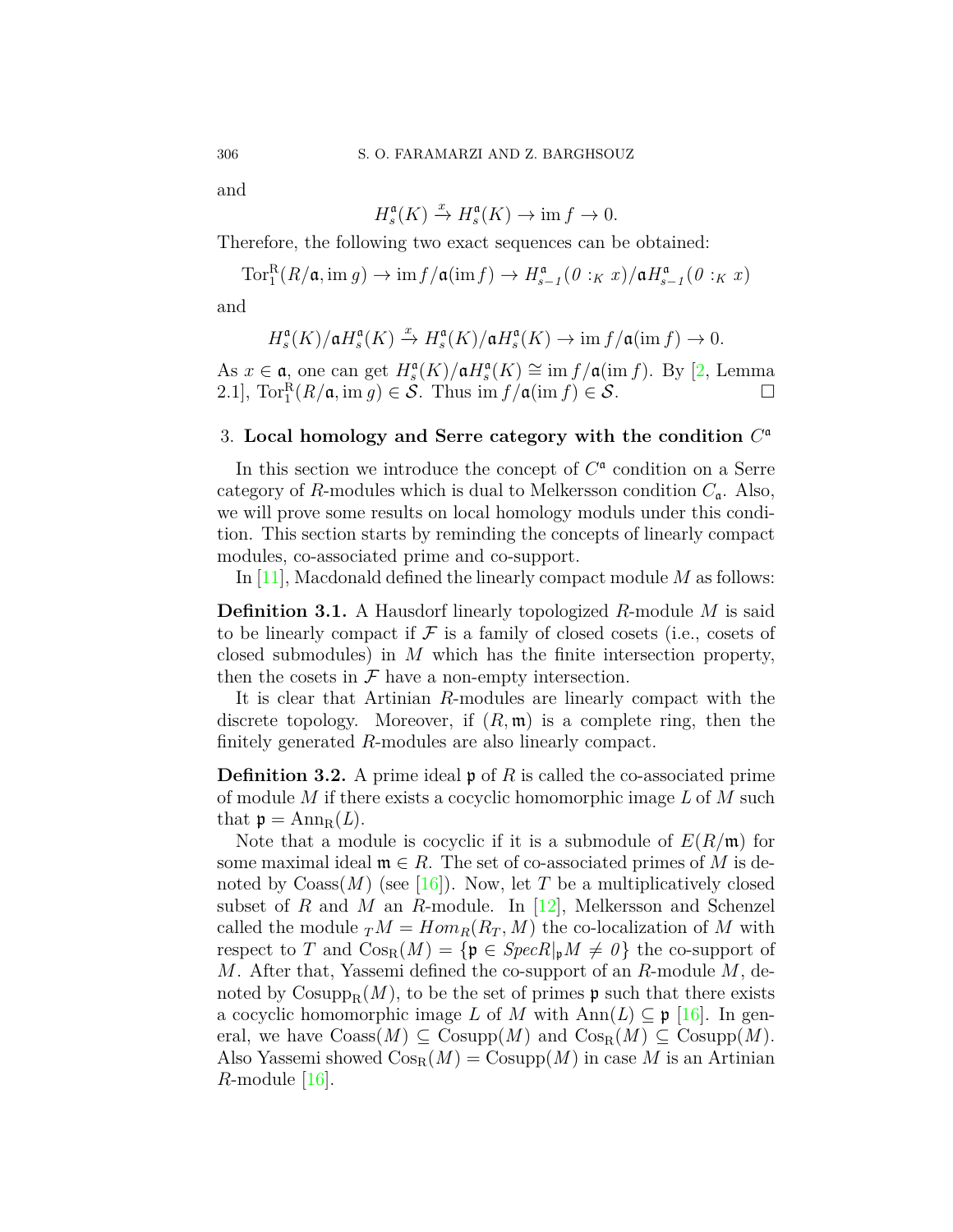**Lemma 3.3.** [\[14,](#page-13-11) Theorem 3.1] *Let* a *be an ideal of R and M be a linearly compact R*-module. Then  $\bigcap_{n>0} \mathfrak{a}^n M = 0$  if and only if  $\text{Cosuup}(M) \subseteq V(\mathfrak{a})$ .

The magnitude of *M* is defined by

$$
\mathrm{mag}_{R}(M) := sup\{\dim R/\mathfrak{p}|\mathfrak{p} \in \mathit{Coass}_{R}M\}.
$$

If  $M = 0$ , then we put  $\text{mag}_{R}M = -\infty$  (see [\[17\]](#page-13-12)).

<span id="page-6-0"></span>**Lemma 3.4.** *Let M be a linearly compact R-module. Then the following assertions are true.*

*(i)* If  $\text{Coaas}(M/\mathfrak{a}M)$  *is finite and*  $\bigcap_{n>0} \mathfrak{a}^n M = 0$ *, then*  $\text{Coass}(M)$  *is finite.*

 $(iii)$  If  $\max_{R} (M/\mathfrak{a}M) \leq s$  and  $\bigcap_{n>0} \mathfrak{a}^n M = 0$ , then  $\max_{R} (M) \leq s$ .

*Proof.* (i) By [\[16,](#page-13-9) Theorem 1.21],

 $\text{Coass}(M/\mathfrak{a}M) = \text{Supp}(R/\mathfrak{a}) \cap \text{Coass}M = V(\mathfrak{a}) \cap \text{Coass}M$ .

Since  $\text{Coass}M \subseteq \text{Cosupp}M \subseteq \text{V}(\mathfrak{a})$ , thus  $\text{Coass}(M/\mathfrak{a}M) = \text{Coass}M$ . (ii) follows from (i).  $\Box$ 

**Definition 3.5.** Let *S* be a Serre subcategory of the category of *R*modules, a be a finitely generated ideal of *R* and *M* be an *R*-module. We say that *S* satisfies the condition  $(C^{\mathfrak{a}})$ : if  $\bigcap_{n>0} \mathfrak{a}^n M = 0$  and furthermore if  $\frac{M}{aM} \in \mathcal{S}$ , then *M* belongs to  $\mathcal{S}$ .

<span id="page-6-1"></span>**Example 3.6.** The following module classes are Serre subcategories stisfying the condition  $C^{\mathfrak{a}}$ .

(i) The class of Noetherian *R*-modules satisfies the condition  $C^{\mathfrak{a}}$  if *R* is a complete ring with respect to the  $\alpha$ -adic completion [[5](#page-13-6), Lemma 5.1]. (ii) Let  $\tilde{R}$  denote the m-adic completion of  $(R, \mathfrak{m})$ . Then the class of Noetherian  $\hat{R}$ -module with finite co-support satisfies the condition  $C^{\mathfrak{a}}$ . It is reminded that for any Noetherian *R*-module *M*,  $\text{Coass}_{R}M$  =  $\cos_R M$  [[6,](#page-13-13) Lemma 4.1]. Now, by Lemma [3.4](#page-6-0), the result is achieved. (iii) Let *R* denote the **m**-adic completion of  $(R, \mathfrak{m})$  and *s* be a nonnegative integer. Then the class of Noetherian  $\hat{R}$ -modules with codimension less than  $s$  satisfies on  $C^{\mathfrak{a}}$  condition. It is recalled that for an *R*-module *M*, the co-dimension of *M* is defined as the integer  $\operatorname{Cdim}_{\text{R}} M = \sup \{ \dim R / \mathfrak{p} | \mathfrak{p} \in \operatorname{Cos}_{\text{R}}(M) \}$  (posibily infinite).

In [\[13\]](#page-13-14), Nam defined a-coartinian module *M* as follows: An *R*-module *M* is said to be **a**-coartinian if  $\text{Cosupp}(M) \subseteq V(\mathfrak{a})$  and  $\text{Tor}_{i}^{R}(R/\mathfrak{a}, M)$ is an Artinian *R*-module for each *i*. This definition is in some sense dual to Hartshorne's concept of  $\alpha$ -cofinite modules [\[9](#page-13-15)].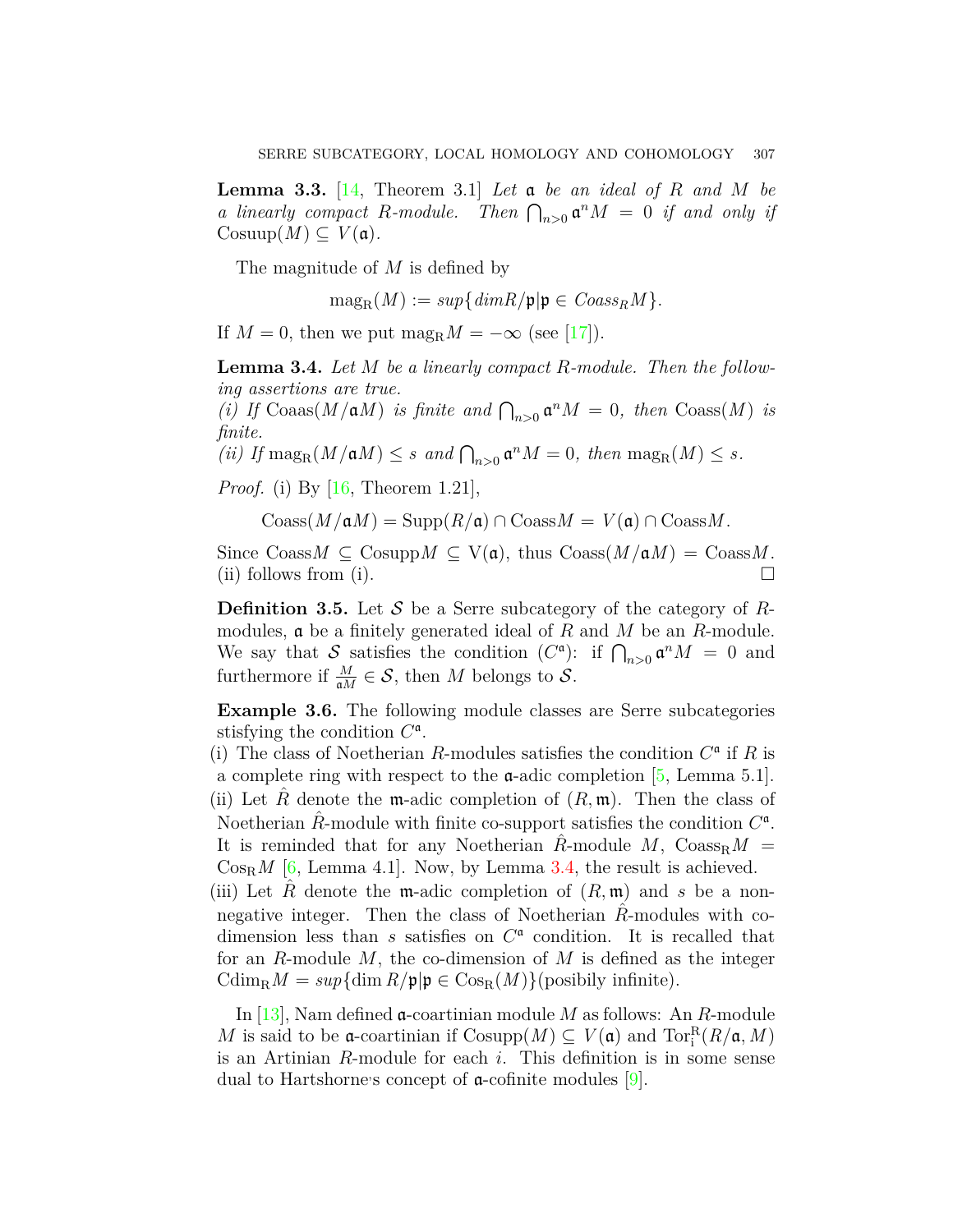**Example 3.7.** Let S be the class of **a**-coartinian Noetherian modules on a complete local ring. Then  $S$  satisfies the condition  $C^{\mathfrak{a}}$ . Let  $\bigcap_{n>0}$   $\mathfrak{a}^n M = 0$  and  $\frac{M}{\mathfrak{a}M} \in \mathcal{S}$ . Then,  $M/\mathfrak{a}M$  has finite length and hence *M* is finitely generated *R*-module by Example [3.6\(](#page-6-1)i). Also, Cosupp $M \subseteq V(\mathfrak{a})$  since  $\bigcap_{n>0} \mathfrak{a}^n M = 0$ . Now, M is  $\mathfrak{a}$ -coartinian according to  $[13,$  $[13,$  $[13,$  Theorem 4.8].

<span id="page-7-0"></span>**Lemma 3.8.** *Let* (*R,* m) *be a local ring and S be a non-zero Serre subcategory of the category of R-modules satisfying the condition C* m*. If M is a Noetherian R-module, then*  $M \in \mathcal{S}$ *.* 

*Proof.* Since *M* is a Noetherian *R*-module,  $\bigcap \mathfrak{m}^n M = 0$ . Also  $\frac{M}{mM}$  has finite length, and so  $\frac{M}{mM} \in \mathcal{S}$  according to [[2,](#page-13-7) Lemma 2.11]. Thus  $M \in \mathcal{S}$ , since  $\mathcal{S}$  satisfies the condition  $C^{\mathfrak{m}}$ .

<span id="page-7-1"></span>**Corollary 3.9.** *Let* (*R,* m) *be a complete local ring, S be a non-zero Serre subcategory of the category of R-modules satisfying the condition*  $C^{\mathfrak{m}}$  *and*  $M$  *be an Artinian R-module. Then*  $H_i^{\mathfrak{m}}(M) \in S$  *for all*  $i \geq 0$ *.* 

*Proof.* By [[5](#page-13-6), Theorem 5.2]  $H_i^m(M)$  is a Noetherian *R*-module for all *i* ≥ 0. Thus,  $H_i^m(M) \in S$  for all *i* ≥ 0 by Lemma [3.8](#page-7-0). □

<span id="page-7-2"></span>**Corollary 3.10.** *Let* (*R,* m) *be a complete local ring, S be a non-zero Serre subcategory of the category of R-modules satisfying the condition*  $C^{\mathfrak{m}}$  *and*  $M$  *be an Artinian*  $R$ *-module with*  $Ndim M = d$ *. Then*  $H_d^{\mathfrak{a}}(M) \in$ *S.*

*Proof.* Using [\[5](#page-13-6), Theorem 5.3] and Lemma [3.8](#page-7-0), we have the result.  $\square$ 

**Theorem 3.11.** *Let* (*R,* m) *be a local ring, S be a non-zero Serre subcategory of the category of R-modules satisfying the condition C* a *and M be an Artinian R-module with* Ndim $M = d$ *. Then*  $H_d^{\mathfrak{a}}(M) \in \mathcal{S}$ *.* 

*Proof.* We use induction on *d*. If  $d = 0$ , then *M* is a finitely generated *R*-module and therefore, is an a-separated *R*-module. By [[5,](#page-13-6) Theorem 3.8,  $H_0^{\mathfrak{a}}(M) \cong \Lambda_{\mathfrak{a}}(M) \cong M$  and therefore  $H_0^{\mathfrak{a}}(M)$  has finite length and hence  $H_0^{\mathfrak{a}}(M) \in \mathcal{S}$  according to [[2](#page-13-7), Lemma 2.11]. Let  $d > 0$ . From Lemma [2.2,](#page-2-1) we have  $H_d^{\mathfrak{a}}(M) \cong H_d^{\mathfrak{a}}(\bigcap_{t>0} \mathfrak{a}^t M)$ . If  $\text{Ndim}(\bigcap_{t>0} \mathfrak{a}^t M)$  < d, then  $H_d^{\mathfrak{a}}(M) = 0$  according to [[5,](#page-13-6) Theorem4.8] and then there is nothing to prove. So, assume that  $\text{Ndim}(\bigcap_{t>0} \mathfrak{a}^t M) = d$ , and without loss of generality *M* can replaced by  $\bigcap_{t>0} \mathfrak{a}^t M$ . Thus, there is an element  $x \in \mathfrak{a}$  such that  $xM = M$ . The short exact sequence

 $0 \to 0 :_M x \to M \xrightarrow{x} M \to 0$ 

induces an exact sequence of local homology modules

$$
H_d^{\mathfrak{a}}(M) \xrightarrow{x} H_d^{\mathfrak{a}}(M) \xrightarrow{\delta} H_{d-1}^{\mathfrak{a}}(0:_{M} x).
$$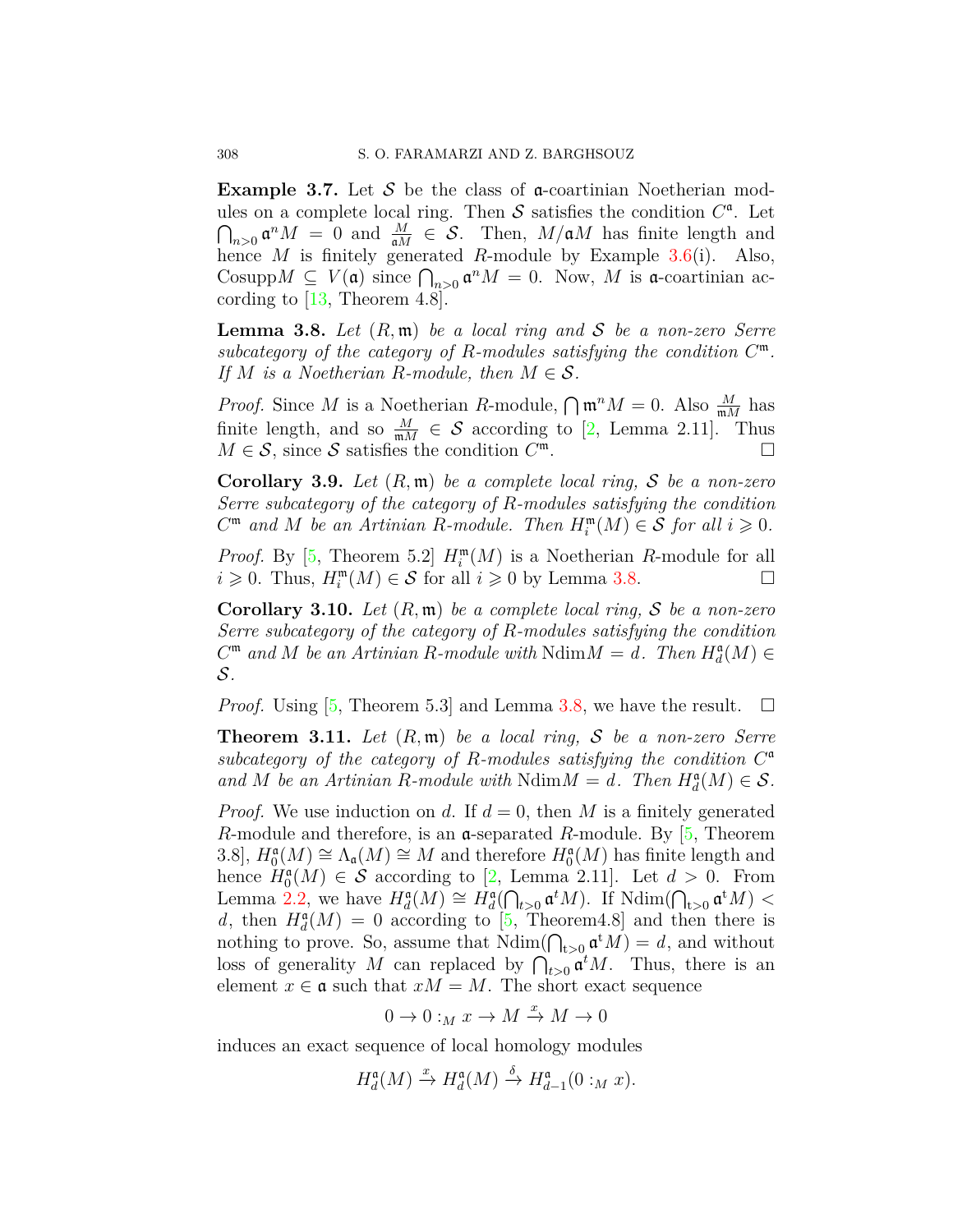Note that according to [\[5](#page-13-6), Lemma 4.7], Ndim(0 :<sub>M</sub> x)  $\leq d-1$ . If Ndim(0 :<sub>M</sub> **x**) < d − 1, then  $H_{d-1}^{\mathfrak{a}}(0 :_M x) = 0$  and hence according to  $[5, Lemma 3.2(ii)]$  $[5, Lemma 3.2(ii)]$  $[5, Lemma 3.2(ii)]$ , we have

$$
H_d^{\mathfrak{a}}(M) = x H_d^{\mathfrak{a}}(M) = \bigcap_{t>0} x^t H_d^{\mathfrak{a}}(M) = 0.
$$

So it can be assumed that  $Ndim(0 :_M x) = d - 1$ . It follows by the inductive hypothesis that  $H_{d-1}^{\mathfrak{a}}(0: M x) \in S$ . On the other hand, we have  $H_d^{\mathfrak{a}}(M)/xH_d^{\mathfrak{a}}(M) \cong \text{im } \delta \subseteq H_{d-1}^{\mathfrak{a}}(0:_{M}x)$ . Thus  $H_d^{\mathfrak{a}}(M)/xH_d^{\mathfrak{a}}(M) \in \mathcal{S}$ , and hence  $H_d^{\mathfrak{a}}(M)/\mathfrak{a}H_d^{\mathfrak{a}}(M) \in \mathcal{S}$ , since  $x \in \mathfrak{a}$ . Therefore  $H_d^{\mathfrak{a}}(M) \in \mathcal{S}$ , since  $S$  satisfies the condition  $C^{\mathfrak{a}}$ . □

<span id="page-8-0"></span>**Theorem 3.12.** *Let* (*R,* m) *be a local ring, S be a Serre subcategory of the category of R-modules satisfying the condition*  $C^{\mathfrak{a}}$  *and*  $M \in S$  *be a minimax R-module. Then*  $H_i^{\mathfrak{a}}(M) \in S$  *for all*  $i \geq 0$ *.* 

*Proof.* The proof will be divided into two steps:

Step 1. We assume that *M* is an Artinian *R*-module and prove the theorem using induction on *i*. If  $i = 0$ , then  $H_0^{\mathfrak{a}}(M) \cong \Lambda_{\mathfrak{a}}(M) \cong$  $M/\bigcap_{t>0} \mathfrak{a}^t M$  according to [[14](#page-13-11), Remark 2.2]. Thus  $H_0^{\mathfrak{a}}(M) \in \mathcal{S}$ , since  $M \in \mathcal{S}$ . Let  $i > 0$ . By Remark [2.1](#page-2-2), the short exact sequence of Artinian modules is obtained

$$
0 \to 0 :_K x \to K \xrightarrow{x} K \to 0,
$$

which induces the following exact sequence of local homology modules

$$
H_i^{\mathfrak{a}}(K) \xrightarrow{x} H_i^{\mathfrak{a}}(K) \xrightarrow{\delta} H_{i-1}^{\mathfrak{a}}(0:_K x).
$$

We have  $H_i^{\mathfrak{a}}(K)/xH_i^{\mathfrak{a}}(K) \cong \text{im } \delta \subseteq H_{i-1}^{\mathfrak{a}}(0:_K x)$ . By the inductive hypothesis,  $H_{i-1}^{\mathfrak{a}}(0 : K | x) \in S$ . Therefore  $H_{i}^{\mathfrak{a}}(K)/xH_{i}^{\mathfrak{a}}(K) \in S$  and hence  $H_i^{\mathfrak{a}}(K)/\mathfrak{a}H_i^{\mathfrak{a}}(K) \in \mathcal{S}$ . Now  $H_i^{\mathfrak{a}}(K) \in \mathcal{S}$ , since  $\mathcal{S}$  satisfies the condition *C* a .

Step 2. We assume that *M* is a minimax *R*-module. Thus there is a short exact sequence

$$
0 \to N \to M \to A \to 0,
$$

where *N* is finitely generated and *A* is Artinian. Now, the long exact sequence of local homology modules is obtained

$$
\cdots \to H_i^{\mathfrak{a}}(N) \to H_i^{\mathfrak{a}}(M) \to H_i^{\mathfrak{a}}(A) \to \cdots.
$$

As it is proved in step 1,  $H_i^{\mathfrak{a}}(A) \in \mathcal{S}$  for all  $i \geq 0$ . Also  $H_i^{\mathfrak{a}}(N) = 0$ for  $i > 0$  by [\[5](#page-13-6), Lemma 3.2] and  $H_0^{\mathfrak{a}}(N) \cong \Lambda_{\mathfrak{a}}(N) \cong N \in \mathcal{S}$ . Thus  $H_i^{\mathfrak{a}}(M) \in \mathcal{S}$  for all  $i \geq 0$ . □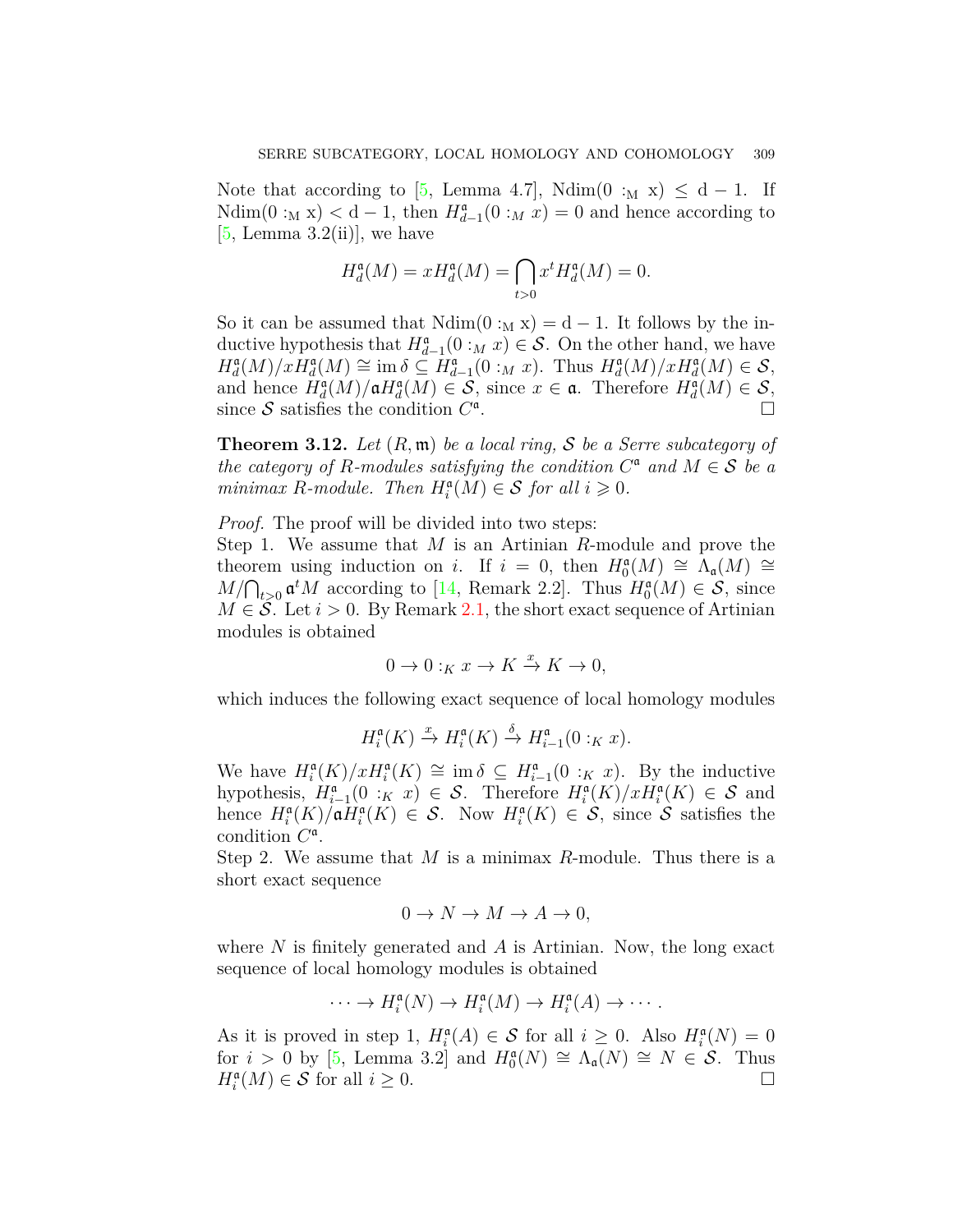### 4. **Local cohomology and Serre category**

<span id="page-9-0"></span>In this section, we prove some results for local cohomology modules as a dual of section [2](#page-2-0). Let a be an ideal of *R* and *M* be an *R*-module. It is well-known that the *i-th local cohomology module*  $H^i_{\mathfrak{a}}(M)$  of M with respect to the ideal  $\alpha$  can be defined by

$$
H_{\mathfrak{a}}^{i}(M) = \underbrace{\lim_{\longrightarrow} \mathrm{Ext}_{\mathrm{R}}^{i}(R/\mathfrak{a}^{n}, M)}.
$$

When  $i = 0$ , we have  $H^0_\mathfrak{a}(M) \cong \bigcup_{n>0} (0 :_M \mathfrak{a}^n) = \Gamma_\mathfrak{a}(M)$ .

**Theorem 4.1.** *Let S be a Serre subcategory of the category of Rmodules, M a finitely generated R-module and t a non-negative integer. If*  $\mathfrak{a} \subseteq \sqrt{0 : H_{\mathfrak{a}}^{i}(M)}$  *for all*  $i > t$ *, then*  $H_{\mathfrak{a}}^{i}(M) \in \mathcal{S}$  *for all*  $i > t$ *.* 

*Proof.* We use induction on  $d = \dim M$ . For  $d = 0$ ,  $H^i_{\mathfrak{a}}(M) = 0$  for all  $i > 0$  according to [[3](#page-13-16), Theorem 6.1.2]. Now, let  $d > 0$  and assume that the claim holds for all *R*-modules of dimension less than *d*. Without loss of generality, we can assume that *M* is an a-torsion free *R*-module. Then by assumption, there is an *M*-regular element  $x \in \mathfrak{a}$  and a positive integer *k* such that  $x^k H^i_{\mathfrak{a}}(M) = 0$ . The short exact sequence

$$
0 \to M \xrightarrow{x^k} M \to M/x^k M \to 0
$$

gives rise to a long exact sequence

$$
\cdots \to H^i_{\mathfrak{a}}(M) \xrightarrow{x^k} H^i_{\mathfrak{a}}(M) \to H^i_{\mathfrak{a}}(M/x^kM) \to H^{i+1}_{\mathfrak{a}}(M) \to \cdots,
$$

for all  $i \in \mathbb{N}_0$ . From this exact sequence we have  $\mathfrak{a} \subseteq \sqrt{0 : H^i_{\mathfrak{a}}(M/x^kM)}$ for all  $i > t$ . Since dim  $M/x^kM = d - 1$ , it follows from the inductive hypothesis that  $H^i_{\mathfrak{a}}(M/x^kM) \in \mathcal{S}$  for all  $i > t$ . Since  $x^k H^i_{\mathfrak{a}}(M) = 0$  for all  $i > t$ , the above long exact sequence implies that

$$
0 \to H^i_{\mathfrak{a}}(M) \to H^i_{\mathfrak{a}}(M/x^kM) \to H^{i+1}_{\mathfrak{a}}(M) \to 0
$$

is an exact sequence for all  $i > t$ . Hence  $H^i_{\mathfrak{a}}(M) \in \mathcal{S}$  for all  $i > t$ .  $\Box$ 

<span id="page-9-1"></span>**Theorem 4.2.** *Let S be a Serre subcategory of the category of Rmodules,*  $M$  *be a finitely generated*  $R$ *-module such that*  $M \in S$  *and*  $t$  *be a* positive integer. If  $\mathfrak{a} \subseteq \sqrt{0 : H^i_{\mathfrak{a}}(M)}$  for all  $i < t$ , then  $H^i_{\mathfrak{a}}(M) \in \mathcal{S}$ *for all*  $i < t$ *.* 

*Proof.* We use induction on *t*. When  $t = 1$ , we have  $H_{\mathfrak{a}}^{0}(M) = \Gamma_{\mathfrak{a}}(M) \in$ *S*. Now, let *t >* 1 and the result has been proved for smaller value of *t*. Without loss of generality, we can assume that  $M$  is an  $\alpha$ -torsion free *R*-module. Then by assumption, there is an *M*-regular element  $x \in \mathfrak{a}$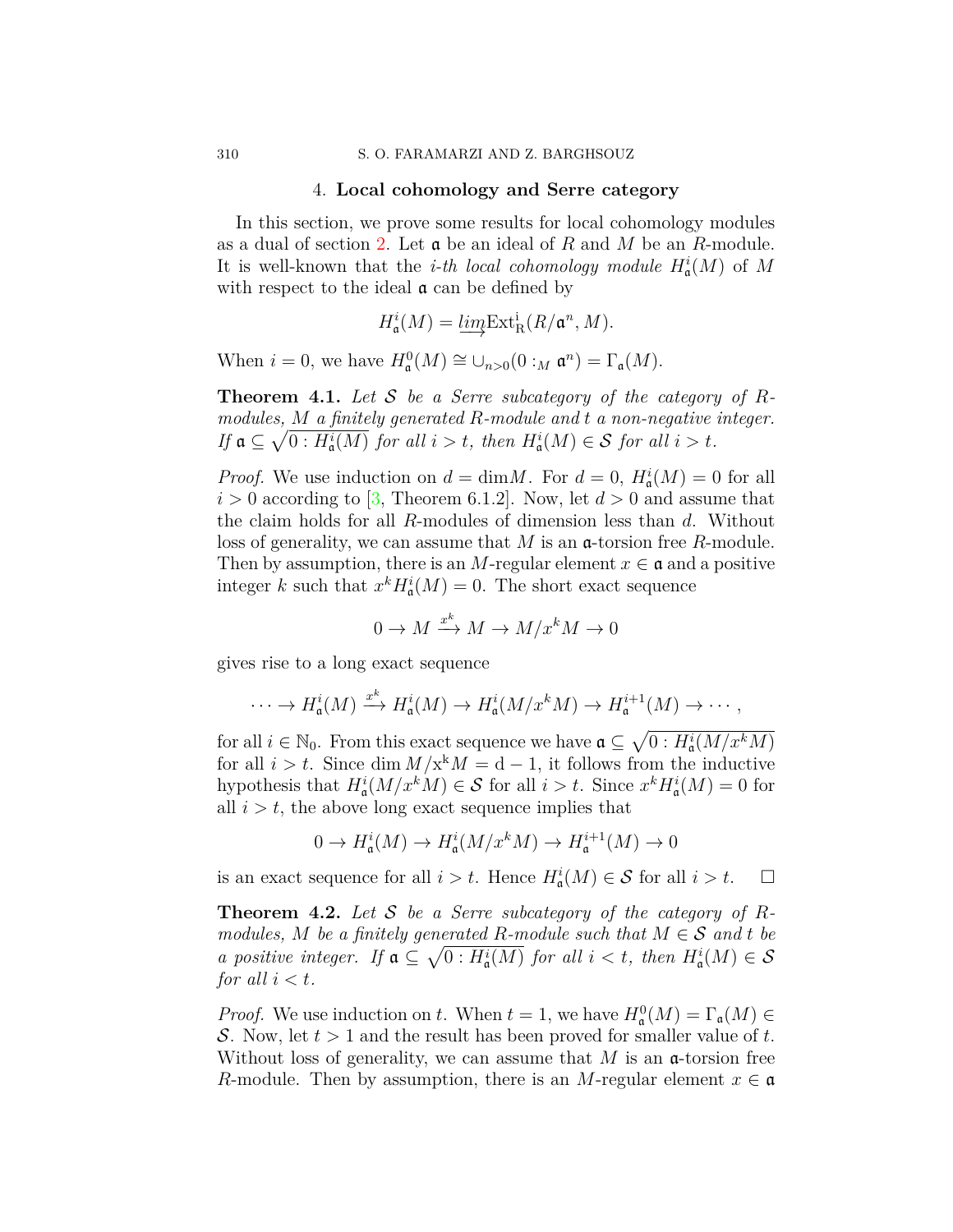and a positive integer *k* such that  $x^k H^i_{\mathfrak{a}}(M) = 0$  for all  $i < t$ . The short exact sequence

$$
0\to M\xrightarrow{x^k}M\to M/x^kM\to 0
$$

gives us the long exact sequence

$$
\cdots \to H^i_{\mathfrak{a}}(M) \xrightarrow{x^k} H^i_{\mathfrak{a}}(M) \to H^i_{\mathfrak{a}}(M/x^kM) \to H^{i+1}_{\mathfrak{a}}(M) \to \cdots.
$$

Thus, we have an induced short exact sequence

$$
0 \to H^{i-1}_{\mathfrak{a}}(M) \to H^{i-1}_{\mathfrak{a}}(M/x^kM) \to H^i_{\mathfrak{a}}(M) \to 0,
$$

for all  $i < t$ . It follows that  $\mathfrak{a} \subseteq \sqrt{0 : H_{\mathfrak{a}}^{i}(M/x^{k}M)}$  for all  $i < t - 1$  and by the inductive hypothesis  $H^i_{\mathfrak{a}}(M/x^kM) \in \mathcal{S}$  for all  $i < t - 1$ . Hence  $H^i_{\mathfrak{a}}(M) \in \mathcal{S}$  for all  $i < t$ .

**Corollary 4.3.** [[3,](#page-13-16) Proposition 9.1.2] *Let M be a finitely generated R-module and t be a positive integer. Then the following statements are equivalent:*

- (i)  $a \subseteq \sqrt{0: H_a^i(M)}$  *for all*  $i < t$ ;
- (ii)  $H^i_{\mathfrak{a}}(M)$  *is finitely generated for all*  $i < t$ *.*

*Proof.* (*i*)  $\Rightarrow$  (*ii*) It is a direct result of what we explained in Theorem [4.2](#page-9-1).

 $(ii) \Rightarrow (i) H^i_{\mathfrak{a}}(M)$  is finitely generated for all  $i < t$ , then  $\mathfrak{a}^u H^i_{\mathfrak{a}}(M) = 0$ for some positive integer *u*, and so  $\mathfrak{a} \subseteq \sqrt{0 : H_{\mathfrak{a}}^{i}(M)}$ .

**Theorem 4.4.** *Let S be a non-zero Serre subcategory of the category of R-modules, M be a finitely generated R-module and t be a non-negative integer. If*  $H_a^i(M) \in S$  *for all*  $i > t$ *, then*  $H_a^t(M)/\mathfrak{a}H_a^t(M) \in S$ *.* 

*Proof.* We use induction on  $d = \dim M$ . If  $d = 0$ , then  $H^i_{\mathfrak{a}}(M) =$ 0 for all  $i > 0$  according to [\[3,](#page-13-16) Theorem 6.1.2]. It is clear that  $H^0_{\mathfrak{a}}(M)/\mathfrak{a}H^0_{\mathfrak{a}}(M)$  has finite length and thus  $H^0_{\mathfrak{a}}(M)/\mathfrak{a}H^0_{\mathfrak{a}}(M) \in \mathcal{S}$  by [[2,](#page-13-7) Lemma 2.11]. Now, let  $d > 0$  and assume that the claim holds for all *R*-modules of dimension smaller than *d*. Without loss of generality, we can assume that *M* is an a-torsion free *R*-module. Then there is an *M*-regular element  $x \in \mathfrak{a}$ . The short exact sequence

<span id="page-10-0"></span>
$$
0 \to M \xrightarrow{x} M \to M/xM \to 0
$$

results the long exact sequence

$$
\cdots \to H_{\mathfrak{a}}^{i}(M) \xrightarrow{x} H_{\mathfrak{a}}^{i}(M) \xrightarrow{f_{i}} H_{\mathfrak{a}}^{i}(M/xM) \xrightarrow{g_{i}} H_{\mathfrak{a}}^{i+1}(M) \to \cdots,
$$
 (4.1)

for all  $i \in \mathbb{N}$ . Since dim  $M/xM = d-1$ , it follows from the inductive hypothesis that  $\frac{H_a^t(M/xM)}{aH^t(M/xM)}$  $\frac{H_6(M/xM)}{aH_6(M/xM)} \in \mathcal{S}$ . The exact sequence [\(4.1](#page-10-0)) induces the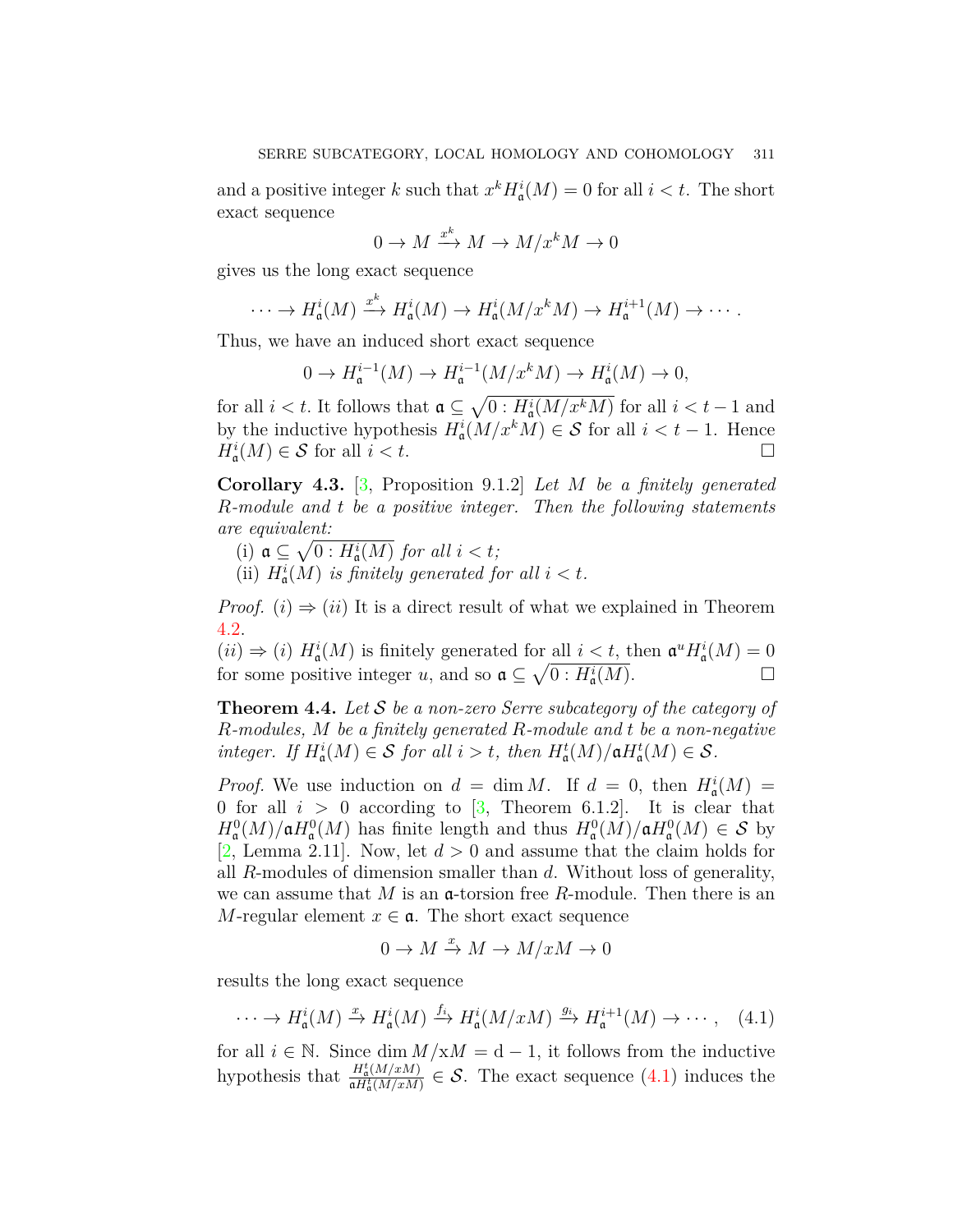following exact sequence

$$
0 \to \operatorname{im}(f_t) \to H^t_{\mathfrak{a}}(M/xM) \to \operatorname{im}(g_t) \to 0.
$$

Now the exact sequence

$$
\operatorname{Tor}_1^R(R/\mathfrak{a},\operatorname{im}(g_t)) \to \operatorname{im}(f_t) \otimes_R R/\mathfrak{a} \to \frac{H_{\mathfrak{a}}^t(M/xM)}{\mathfrak{a}H_{\mathfrak{a}}^t(M/xM)} \to \frac{\operatorname{im}(g_t)}{\mathfrak{a}\operatorname{im}(g_t)} \to 0
$$

implies that  $\text{im}(f_t) \otimes_R \frac{R}{q}$  $\frac{R}{a}$  ∈ S. Also, the long exact sequence (4.[1\)](#page-10-0) yields the isomorphism

$$
H_{\mathfrak{a}}^{t}(M)/xH_{\mathfrak{a}}^{t}(M)\otimes_{R}\frac{R}{\mathfrak{a}}\cong \text{im}(f_{t})\otimes_{R}\frac{R}{\mathfrak{a}}.
$$

As  $x \in \mathfrak{a}$ ,  $H_{\mathfrak{a}}^{t}(M)/xH_{\mathfrak{a}}^{t}(M) \otimes_{R} \frac{R}{\mathfrak{a}}$  $\frac{R}{\mathfrak{a}} \cong H_{\mathfrak{a}}^{\mathfrak{t}}(M)/\mathfrak{a}H_{\mathfrak{a}}^{\mathfrak{t}}(M)$ . Hence we have  $H^t_{\mathfrak{a}}(M)/\mathfrak{a}H^t_{\mathfrak{a}}(M) \in \mathcal{S}.$ 

# <span id="page-11-0"></span>5. Local cohomolog and Serre category with *C* a **CONDITION**

In this section, we remind the concept of  $C^{\mathfrak{a}}$  condition on a Serre category induced by Melkersson in[[1\]](#page-13-3). Concerning this condition some results about local cohomology modules similar to the section [3](#page-5-0) are proved. It is reminded that a Serre subcategory *S* of the category of *R*-modules satisfies the condition:

(*C*<sub>a</sub>) If  $M = \Gamma_a(M)$  and if  $0 : M \in S$  then  $M \in S$  (see [[1\]](#page-13-3)).

<span id="page-11-1"></span>**Lemma 5.1.** *Let* (*R,* m) *be a local ring and S be a non-zero Serre subcategory of the category of R-modules satisfying the condition*  $C_m$ . *If*  $M$  *is an Artinian R-module, then*  $M \in \mathcal{S}$ *.* 

*Proof.* Since *M* is an Artinian *R*-module, we put  $M = \Gamma_m(M)$ . Also, using  $\mathfrak{m}(0 :_M \mathfrak{m}) = 0$ , one can get  $0 :_M \mathfrak{m}$  has finite length. Thus  $0:_{M}$  m  $\in$  *S* and hence  $M \in S$ , since *S* satisfies the condition  $C_{\mathfrak{m}}$ . □

**Corollary 5.2.** *Let* (*R,* m) *be a local ring, S be a non-zero Serre subcategory of the category of R-modules satisfying the condition C*<sup>m</sup> *and M be a finitely generated R-module. Then*  $H^i_{\mathfrak{m}}(M) \in \mathcal{S}$  *for all*  $i \geq 0$ *.* 

*Proof.* By [[3,](#page-13-16) Theorem 7.1.3] and Lemma [5.1](#page-11-1), we get the resut.  $\square$ 

**Corollary 5.3.** *Let* (*R,* m) *be a local ring, S be a non-zero Serre subcategory of the category of R-modules satisfying the condition C*<sup>m</sup> *and M be a finitely generated R*-module of dimension *d*. Then  $H^d_{\mathfrak{a}}(M) \in \mathcal{S}$ .

*Proof.* Using [\[3](#page-13-16), Theorem 7.1.6] and Lemma [5.1,](#page-11-1) we have the result.  $\square$ 

**Theorem 5.4.** *Let* (*R,* m) *be a local ring, S be a non-zero Serre subcategory of the category of R-modules satisfying the condition C*<sup>a</sup> *and M be a finitely generated R-module of dimension d. Then*  $H_a^d(M) \in S$ *.*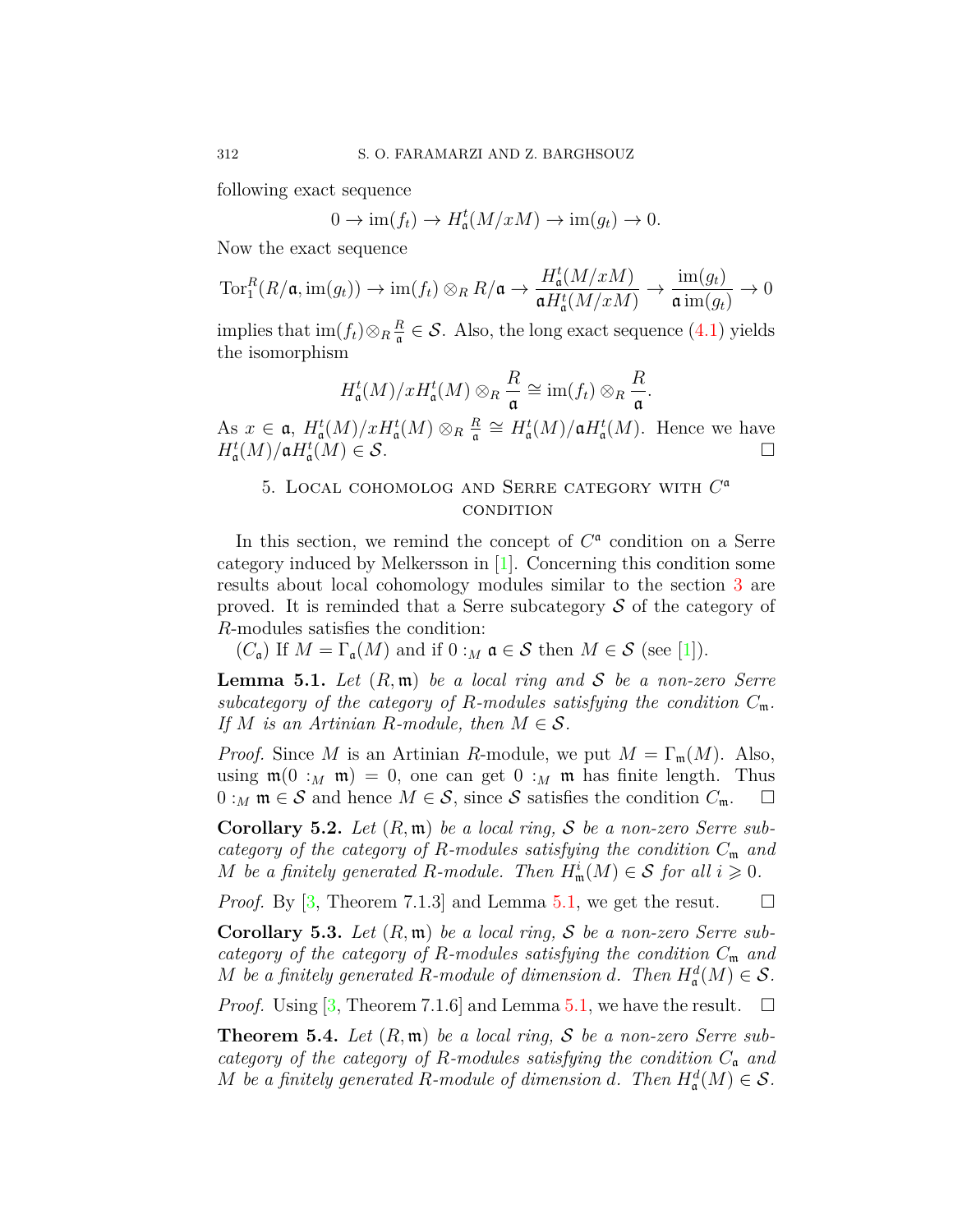*Proof.* We use induction on *d*. If  $d = 0$ , then  $\Gamma_a(M)$  is an Artinian *R*module with finite length which results  $H^0_\mathfrak{a}(M) \in \mathcal{S}$ . Let  $d > 0$ . Then  $H^i_{\mathfrak{a}}(M) \cong H^i_{\mathfrak{a}}(M/\Gamma_{\mathfrak{a}}(M))$  for all *i*  $\geq 1$ . So, without loss of generality we can assume that  $M$  is an  $\alpha$ -torsion-free  $R$ -module. Thus, there exists an element  $x \in \mathfrak{a}$  which is non-zero divisor on *M*. The exact sequence

$$
0 \to M \xrightarrow{x} M \to M/xM \to 0
$$

induces an exact sequence

$$
H^{d-1}_{\mathfrak{a}}(M/xM) \to H^{d}_{\mathfrak{a}}(M) \xrightarrow{x} H^{d}_{\mathfrak{a}}(M)
$$

of local cohomology modules. Since dim *M/xM* = *d−*1, it follows from the inductive hypothesis that  $H_{\mathfrak{a}}^{d-1}(M/xM) \in \mathcal{S}$  and so  $(0:_{H_{\mathfrak{a}}^d(M)} x) \in$ *S*. Now, since *S* satisfies the condition  $C_{\mathfrak{a}}$ , we have  $H_{\mathfrak{a}}^d(M) \in S$ .  $\Box$ 

<span id="page-12-0"></span>**Theorem 5.5.** *Let S be a non-zero Serre subcategory of the category of R*-modules satisfying the  $C_{\mathfrak{a}}$  *condition and*  $M \in \mathcal{S}$  *be a minimax R*-module. Then  $H^i_{\mathfrak{a}}(M) \in \mathcal{S}$  for all  $i \geq 0$ .

*Proof.* The proof will be divided into the following two steps:

Step 1. We assume that *M* is a Noetherian *R*-module and prove the theorem using induction on *i*. Assuming  $i = 0$  results  $\Gamma_{\mathfrak{a}}(M) \in \mathcal{S}$  since  $M \in \mathcal{S}$ . Let  $i > 0$ . Then  $H^i_{\mathfrak{a}}(M) \cong H^i_{\mathfrak{a}}(M/\Gamma_{\mathfrak{a}}(M))$ . Moreover, without loss of generality, we can assume that *M* is an a-torsion-free *R*-module. Thus there exists an element  $x \in \mathfrak{a}$  which is non-zero divisor on M. The exact sequence

$$
0 \to M \xrightarrow{x} M \to M/xM \to 0
$$

induces an exact sequence of local cohomology modules

$$
H^{i-1}_{\mathfrak{a}}(M/xM) \to H^{i}_{\mathfrak{a}}(M) \xrightarrow{x} H^{i}_{\mathfrak{a}}(M).
$$

It follows from the inductive hypothesis that  $H^{i-1}$ <sub>a</sub> $(M/xM) \in S$  and therefore  $0:_{H_{\mathfrak{a}}^{i}(M)} x \in \mathcal{S}$ . Finally, the condition  $C_{\mathfrak{a}}$  results what we would like to prove.

Step 2. We assume that *M* is a minimax *R*-module. So, there is a short exact sequence

$$
0 \to N \to M \to A \to 0,
$$

where *N* is a finitely generated *R*-module and *A* is an Artinian *R*module. Now, we have the long exact sequence of local homology modules

$$
\cdots \to H^i_{\mathfrak{a}}(N) \to H^i_{\mathfrak{a}}(M) \to H^i_{\mathfrak{a}}(A) \to \cdots.
$$

According to the step 1,  $H^i_{\mathfrak{a}}(N) \in \mathcal{S}$  for all  $i \geq 0$ . So, the properties of *A* result  $H^i_{\mathfrak{a}}(A) = 0$  for  $i > 0$  and  $H^0_{\mathfrak{a}}(A) \in \mathcal{S}$ . Now, the proof is completed. □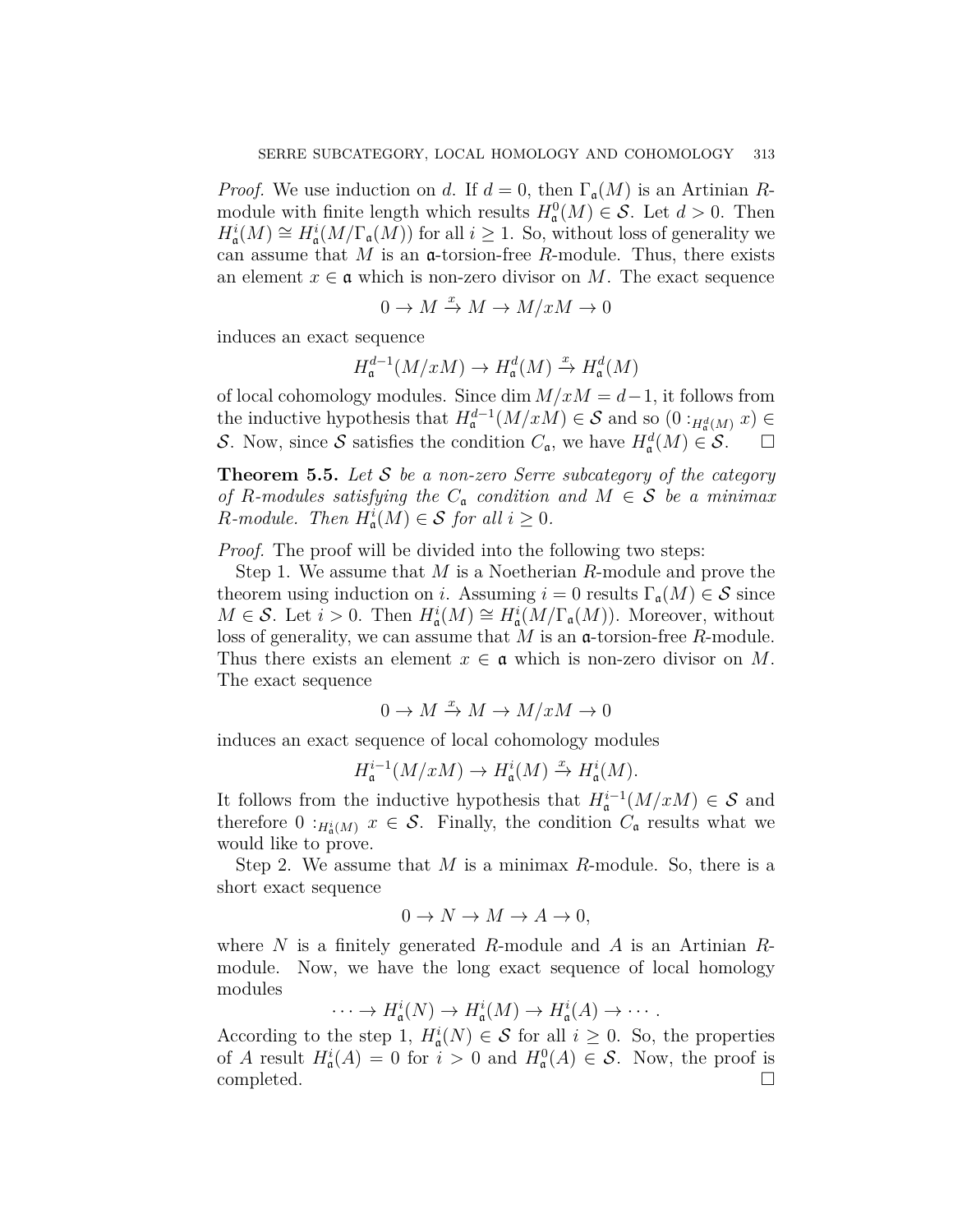### **Acknowledgments**

The authors thanks the referee for his/her valuable suggestions.

### **REFERENCES**

- <span id="page-13-3"></span>1. M. Aghapournahr and L. Melkersson, Local cohomology and Serre subcategories, *J. Algebra*, **320** (2008), 1275–1287.
- <span id="page-13-7"></span>2. M. Asgharzadeh and M. Tousi, A unified approach to local cohomology modules using Serre classes, *Canadian Math. Bull.*, **53**(1) (2010), 1–10.
- <span id="page-13-16"></span>3. M. Brodmann and R.Y. Sharp, *Local cohomology, an algebraic introduction with geometric applications*, Cambridge University Press, Cambridge, 1998.
- <span id="page-13-0"></span>4. N. T. Cuong and T. T. Nam, The *I*-adic completion and local homology for Artinian modules, *Math. Proc. Camb. Philos. Soc.*, **131** (2001), 61–72.
- <span id="page-13-6"></span>5. N. T. Cuong and T. T. Nam, A local homology theory for linearly compact module, *J. Algebra*, **319** (2008), 4712–4737.
- <span id="page-13-13"></span>6. M. Eghbali, On Artinianness of formal local cohomology, colocalization and coassociated primes, *Math. Scand.*, **113**(1) (2013), 5–19.
- <span id="page-13-1"></span>7. J. P. C. Greenlees and J. P. May, Derived functors of a-adic completion and local homology, *J. Algebra*, **149** (1992), 438–453.
- <span id="page-13-2"></span>8. A. Grothendieck, *Local Cohomology*, Springer-Verlag, New York, 1967.
- <span id="page-13-15"></span>9. R. Hartshorne, Affine duality and cofiniteness, *Invent. Math.*,  $9(1970)$ ,  $145-164$ .
- <span id="page-13-4"></span>10. D. Kirby, Dimension and length for Artinian modules,*Quart. J. Math.*, **41**(2) (1990), 419–429.
- <span id="page-13-8"></span>11. I. G. Macdonald, Duality over complete local rings, *Topology*, **1**(3) (1962), 213– 235.
- <span id="page-13-10"></span>12. L. Melkersson and P. Schenzel, The co-localization of an Artinian module, *Proc. Edinburgh Math. Soc.*, **38** (1995), 121–131.
- <span id="page-13-14"></span>13. T. T. Nam, Cosupport and coartinian modules, *Algebra Colloq.*, **15**(1) (2008),  $83 - 96.$
- <span id="page-13-11"></span>14. T. T. Nam, Minimax modules, local homology and local cohomology, *Int. J. Math.*, **26**(12) (2015), 96–111.
- <span id="page-13-5"></span>15. R. N. Roberts, Krull dimension for Artinian modules over quasi local commutative rings, *Quart. J. Math.*, **26**(3) (1975), 269–273.
- <span id="page-13-9"></span>16. S. Yassemi, Coassociated primes, *Comm. Algebra*, **23**(4) (1995), 1473–1498.
- <span id="page-13-12"></span>17. S. Yassemi, Magnitude of modules, *Comm. Algebra*, **23**(11) (1995), 3993–4008.
- 18. H. Zochinger, Minimax-modulen, *J. Algebra*, **102**(1) (1986), 1–32.

### **Seadat ollah Faramarzi**

Department of Mathematics, Payam Noor University (PNU), Tehran, Iran. Email: s.o.faramarzi@gmail.com

#### **Zahra Barghsouz**

Department of Mathematics, Payam Noor University (PNU), Tehran, Iran. Email: zbarghsooz@gmail.com